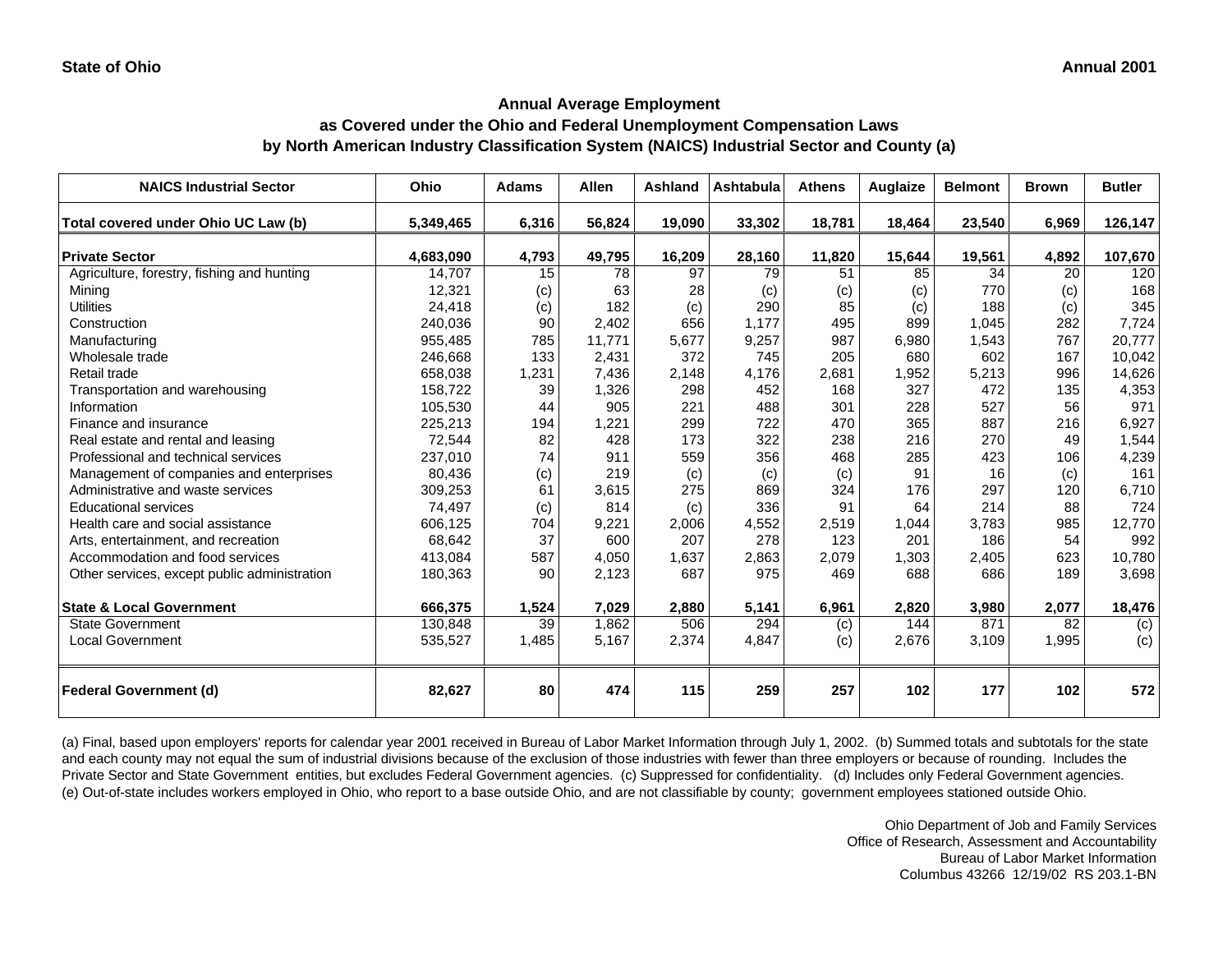| <b>NAICS Industrial Sector</b>               | Carroll         | Champaign | <b>Clark</b> | <b>Clermont</b> | <b>Clinton</b> | Columbiana | <b>Coshocton</b> | Crawford | Cuyahoga | <b>Darke</b> |
|----------------------------------------------|-----------------|-----------|--------------|-----------------|----------------|------------|------------------|----------|----------|--------------|
| Total covered under Ohio UC Law (b)          | 6,488           | 11,193    | 55,571       | 48,895          | 24,523         | 33,175     | 12,849           | 16,808   | 779,723  | 18,979       |
| <b>Private Sector</b>                        | 5,553           | 9,263     | 48,261       | 42,329          | 21,358         | 28,477     | 11,208           | 14,634   | 692,944  | 16,801       |
| Agriculture, forestry, fishing and hunting   | 20              | 91        | 535          | 18              | 27             | 100        | 89               | 154      | 538      | 659          |
| Mining                                       | 18              | (c)       | (c)          | 14              | (c)            | 197        | 101              | (c)      | 361      | (c)          |
| <b>Utilities</b>                             | (c)             | (c)       | (c)          | 676             | (c)            | (c)        | 448              | (c)      | 2,268    | (c)          |
| Construction                                 | 319             | 300       | 1,962        | 3,668           | 349            | 1,331      | 331              | 616      | 27,040   | 1,305        |
| Manufacturing                                | 1,932           | 3,577     | 11,773       | 8,124           | 4,541          | 8,325      | 3,925            | 6,051    | 107,692  | 4,383        |
| Wholesale trade                              | 248             | 267       | 2,681        | 2,024           | 621            | 909        | 191              | 708      | 43,011   | 913          |
| Retail trade                                 | 826             | 1,225     | 8,307        | 8,334           | 2,280          | 4,419      | 1,265            | 1,460    | 80,624   | 2,285        |
| Transportation and warehousing               | 142             | 66        | 2,077        | 496             | (c)            | 1,336      | 392              | 171      | 22,637   | 723          |
| Information                                  | 85              | 122       | 540          | 1,387           | 428            | 309        | 95               | 100      | 20,072   | 169          |
| Finance and insurance                        | 123             | 275       | 985          | 2,482           | 742            | 739        | 234              | 628      | 53,641   | 616          |
| Real estate and rental and leasing           | 55              | 476       | 496          | 577             | 286            | 211        | 61               | 76       | 14,524   | 145          |
| Professional and technical services          | 90              | 94        | 1,021        | 1,962           | 189            | 738        | 413              | 458      | 47,774   | 500          |
| Management of companies and enterprises      | (c)             | (c)       | 86           | 117             | 139            | (c)        | 21               | (c)      | 14,471   | (c)          |
| Administrative and waste services            | 156             | 208       | 2,065        | 1,674           | 509            | 1,331      | 571              | 227      | 48,165   | 514          |
| <b>Educational services</b>                  | (c)             | (c)       | 696          | 369             | (c)            | 129        | 32               | (c)      | 16,778   | (c)          |
| Health care and social assistance            | 614             | 989       | 7.719        | 3,951           | 837            | 4,484      | 1,692            | 1,874    | 101.256  | 1,958        |
| Arts, entertainment, and recreation          | 136             | 147       | 481          | 576             | 112            | 240        | 272              | 97       | 10.760   | 148          |
| Accommodation and food services              | 551             | 771       | 4,521        | 4,245           | 1,255          | 2,520      | 668              | ,285     | 54,664   | 1,163        |
| Other services, except public administration | 199             | 385       | 2,030        | 1,636           | 388            | 1,050      | 409              | 529      | 26,669   | 620          |
| <b>State &amp; Local Government</b>          | 935             | 1,930     | 7,310        | 6,566           | 3,165          | 4,698      | 1,641            | 2,174    | 86,779   | 2,179        |
| <b>State Government</b>                      | $\overline{33}$ | 61        | 429          | 596             | 130            | 323        | 50               | 103      | 5,674    | 59           |
| Local Government                             | 902             | 1,869     | 6,881        | 5,970           | 3,035          | 4,375      | 1,591            | 2,071    | 81,105   | 2,120        |
| <b>Federal Government (d)</b>                | 55              | 83        | 651          | 330             | 152            | 603        | 105              | 86       | 16,798   | 122          |

(a) Final, based upon employers' reports for calendar year 2001 received in Bureau of Labor Market Information through July 1, 2002. (b) Summed totals and subtotals for the state and each county may not equal the sum of industrial divisions because of the exclusion of those industries with fewer than three employers or because of rounding. Includes the Private Sector and State Government entities, but excludes Federal Government agencies. (c) Suppressed for confidentiality. (d) Includes only Federal Government agencies. (e) Out-of-state includes workers employed in Ohio, who report to a base outside Ohio, and are not classifiable by county; government employees stationed outside Ohio.

> Ohio Department of Job and Family Services Office of Research, Assessment and Accountability Bureau of Labor Market Information Columbus 43266 12/19/02 RS 203.1-BN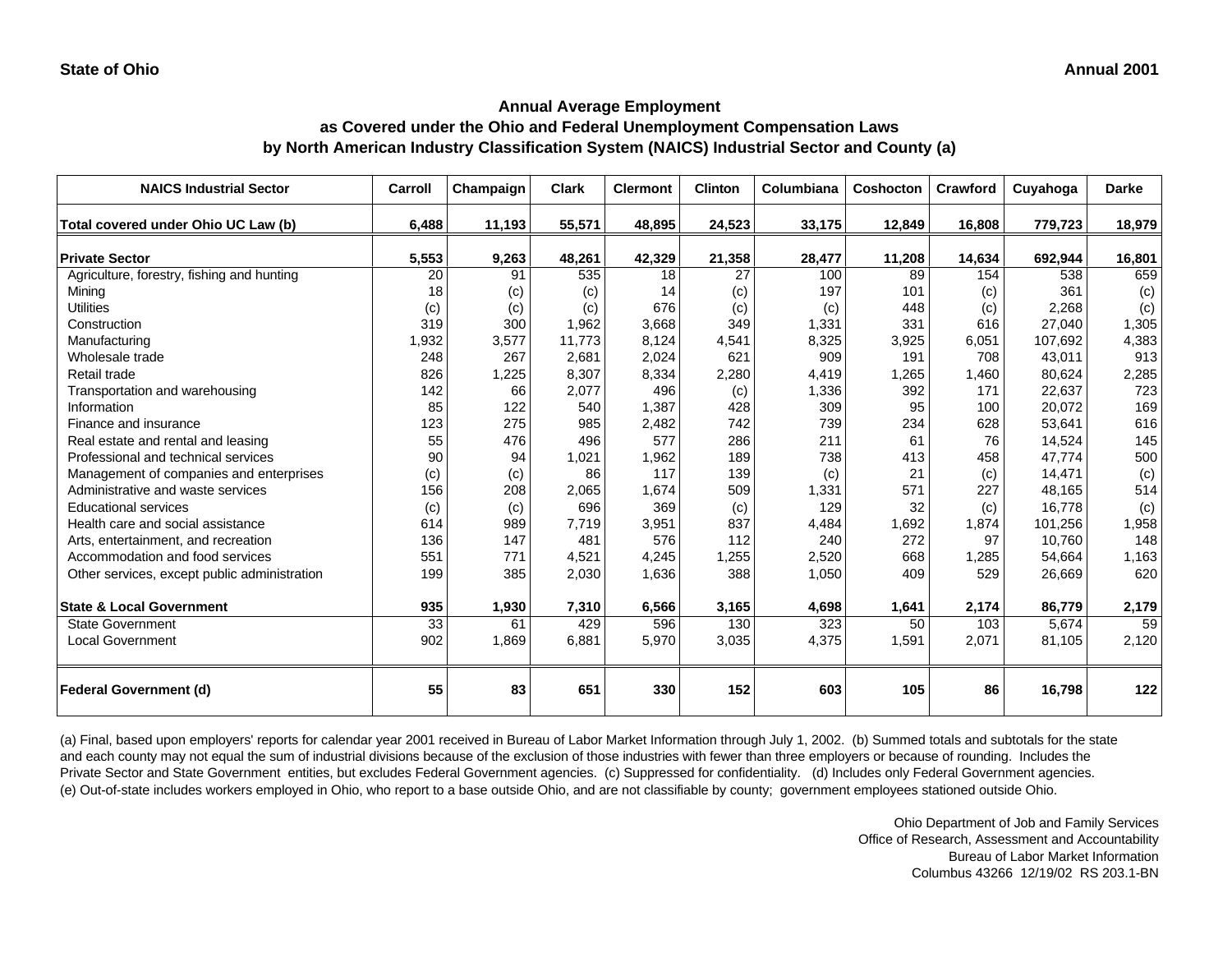| <b>NAICS Industrial Sector</b>               | <b>Defiance</b> | <b>Delaware</b> | Erie             | <b>Fairfield</b> | <b>Fayette</b> | <b>Franklin</b> | <b>Fulton</b> | Gallia | Geauga | Greene |
|----------------------------------------------|-----------------|-----------------|------------------|------------------|----------------|-----------------|---------------|--------|--------|--------|
| Total covered under Ohio UC Law (b)          | 17,636          | 38,325          | 39,227           | 33,979           | 11,088         | 689,852         | 21,081        | 11,827 | 32,876 | 49,615 |
| <b>Private Sector</b>                        | 15,611          | 33,375          | 33,846           | 26,869           | 9,543          | 595,411         | 18,837        | 9,897  | 29,165 | 40,870 |
| Agriculture, forestry, fishing and hunting   | (c)             | 138             | $\overline{206}$ | 51               | 15             | 264             | 246           | 44     | 263    | 115    |
| Mining                                       | (c)             | (c)             | 165              | 19               | (c)            | 352             | (c)           | (c)    | (c)    | (c)    |
| <b>Utilities</b>                             | 21              | (c)             | (c)              | 181              | (c)            | 2,649           | (c)           | 862    | (c)    | (c)    |
| Construction                                 | 672             | 2,863           | 1,368            | 2,184            | 285            | 31,040          | 1,060         | 370    | 2,241  | 1,719  |
| Manufacturing                                | 6,011           | 5,007           | 9,046            | 5,630            | 2,974          | 55,895          | 9,405         | 992    | 9,962  | 4,665  |
| Wholesale trade                              | 521             | 1,657           | 1,383            | 623              | 357            | 32,598          | 889           | 219    | 1,620  | 1,216  |
| Retail trade                                 | 2,678           | 6,163           | 4,686            | 5,366            | 2,123          | 93,391          | 1,914         | 1,871  | 3,115  | 8,943  |
| Transportation and warehousing               | 338             | 526             | 775              | 482              | (c)            | 27,292          | 180           | 352    | 584    | 608    |
| Information                                  | 262             | 221             | 529              | 330              | 56             | 20,321          | 110           | 144    | 180    | 1,160  |
| Finance and insurance                        | 514             | 3,049           | 699              | 753              | 343            | 49,785          | 459           | 348    | 528    | 1,587  |
| Real estate and rental and leasing           | 92              | 487             | 311              | 444              | 137            | 12,879          | 125           | 72     | 179    | 583    |
| Professional and technical services          | 256             | 2,556           | 573              | 936              | 110            | 44,604          | 314           | 81     | 1,027  | 4,615  |
| Management of companies and enterprises      | 99              | 639             | 28               | 131              | (c)            | 12,772          | (c)           | (c)    | 123    | 410    |
| Administrative and waste services            | 400             | 1,221           | 844              | 1,354            | 180            | 52,825          | 333           | 196    | 1,470  | 1,895  |
| <b>Educational services</b>                  | 247             | 799             | (c)              | 234              | (c)            | 7,961           | (c)           | (c)    | 533    | 1,583  |
| Health care and social assistance            | 1,429           | 2,499           | 4,254            | 2,813            | 875            | 64,635          | 1,718         | 2,669  | 2,763  | 4,545  |
| Arts, entertainment, and recreation          | 146             | 1,387           | 2,847            | 358              | 60             | 8,454           | 378           | 29     | 1,184  | 728    |
| Accommodation and food services              | 1,383           | 3,054           | 4,387            | 3,567            | 1,057          | 54,659          | 1,104         | 974    | 2,271  | 5,138  |
| Other services, except public administration | 527             | 878             | 1,343            | 1,414            | 219            | 23,036          | 481           | 339    | 1,001  | 1,214  |
| <b>State &amp; Local Government</b>          | 2,026           | 4,951           | 5,381            | 7,111            | 1,545          | 94,441          | 2,244         | 1,930  | 3,712  | 8,745  |
| <b>State Government</b>                      | 112             | 956             | 1,028            | 861              | 53             | 45,312          | 155           | (c)    | 202    | 2,807  |
| <b>Local Government</b>                      | 1,914           | 3,995           | 4,353            | 6,250            | 1,492          | 49,129          | 2,089         | (c)    | 3,510  | 5,938  |
| <b>Federal Government (d)</b>                | 114             | 234             | 205              | 264              | 64             | 12,536          | 106           | 89     | 142    | 11,256 |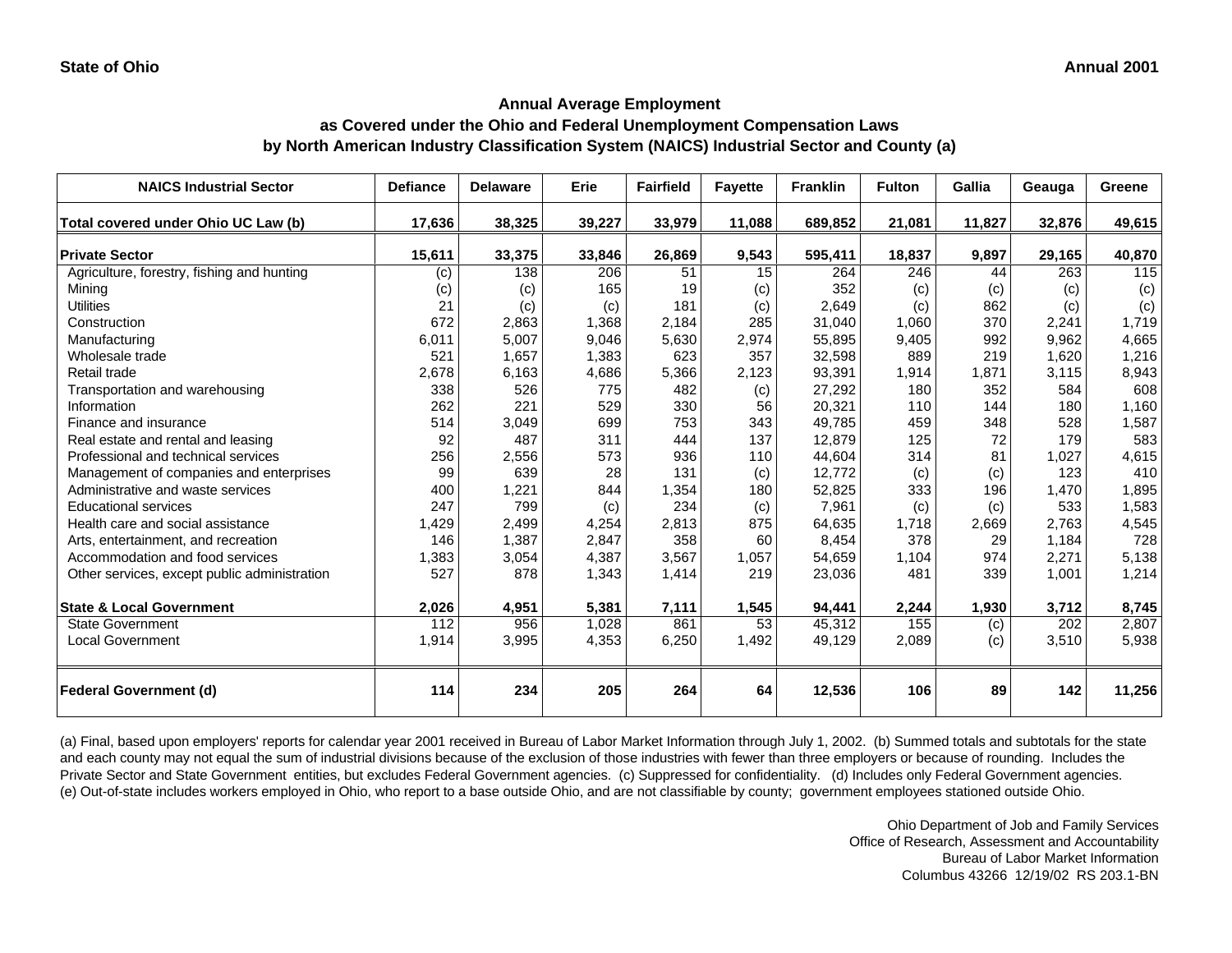## **as Covered under the Ohio and Federal Unemployment Compensation Laws by North American Industry Classification System (NAICS) Industrial Sector and County (a)**

| <b>NAICS Industrial Sector</b>               | <b>Guernsey</b> | <b>Hamilton</b> | <b>Hancock</b> | Hardin | <b>Harrison</b> | Henry  | <b>Highland</b> | <b>Hocking</b> | <b>Holmes</b> | Huron  |
|----------------------------------------------|-----------------|-----------------|----------------|--------|-----------------|--------|-----------------|----------------|---------------|--------|
| Total covered under Ohio UC Law (b)          | 14,278          | 548,873         | 41,121         | 8,542  | 3,954           | 11,357 | 11,008          | 6,700          | 15,968        | 26,246 |
| <b>Private Sector</b>                        | 11,706          | 501,772         | 37,900         | 6,936  | 3,068           | 9,262  | 8,830           | 5,084          | 14,513        | 23,487 |
| Agriculture, forestry, fishing and hunting   | 24              | 218             | (c)            | 35     | 51              | 124    | (c)             | 21             | 188           | 643    |
| Mining                                       | 86              | 309             | 1,672          | (c)    | 337             | (c)    | 124             | (c)            | 185           | (c)    |
| <b>Utilities</b>                             | 49              | 2,823           | 131            | 52     | (c)             | 27     | 81              | (c)            | (c)           | 48     |
| Construction                                 | 599             | 25,395          | 1,244          | 227    | 217             | 581    | 439             | 366            | 1,065         | 1,526  |
| Manufacturing                                | 2,590           | 71,762          | 12,043         | 2,255  | 701             | 3,556  | 2,973           | 1,452          | 6,310         | 9,953  |
| Wholesale trade                              | 401             | 30,839          | 1,168          | 229    | 157             | 248    | 281             | 139            | 635           | 726    |
| Retail trade                                 | 1,921           | 58,519          | 5,334          | 1,055  | 367             | 1,089  | 1,609           | 898            | 1,700         | 2,602  |
| Transportation and warehousing               | 228             | 14,186          | 1,959          | 115    | 95              | 555    | 163             | 97             | 357           | 931    |
| Information                                  | 192             | 13,372          | 462            | 76     | 22              | 102    | 374             | 72             | 99            | 422    |
| Finance and insurance                        | 283             | 25,823          | 837            | 173    | (c)             | 263    | 356             | 163            | 342           | 440    |
| Real estate and rental and leasing           | 84              | 9,450           | 334            | 45     | 68              | (c)    | 98              | 72             | 46            | 105    |
| Professional and technical services          | 222             | 36,164          | 700            | 97     | 44              | 128    | 124             | 84             | 256           | 511    |
| Management of companies and enterprises      | 72              | 26,863          | 711            | (c)    | (c)             | (c)    | (c)             | (c)            | 68            | 58     |
| Administrative and waste services            | 1,097           | 38,948          | 2,462          | 67     | 22              | 210    | 126             | 91             | 456           | 470    |
| <b>Educational services</b>                  | 43              | 9,045           | (c)            | (c)    | (c)             | 45     | (c)             | 27             | (c)           | (c)    |
| Health care and social assistance            | 1,956           | 69,820          | 3,401          | 677    | 558             | 1,069  | 917             | 541            | 1,179         | 2,035  |
| Arts, entertainment, and recreation          | 61              | 7,470           | 280            | 91     | 59              | 18     | 13              | 94             | 74            | 138    |
| Accommodation and food services              | 1,446           | 40,539          | 3,111          | 834    | 207             | 592    | 909             | 640            | 1,167         | 1,950  |
| Other services, except public administration | 352             | 20,228          | 1,086          | 255    | 103             | 284    | 234             | 209            | 348           | 673    |
| <b>State &amp; Local Government</b>          | 2,571           | 47,101          | 3,221          | 1,606  | 887             | 2,096  | 2,178           | 1,617          | 1,455         | 2,759  |
| State Government                             | 857             | (c)             | 215            | 39     | 31              | 200    | 117             | 374            | 39            | 96     |
| <b>Local Government</b>                      | 1,714           | (c)             | 3,006          | 1,567  | 856             | 1,896  | 2,061           | 1,243          | 1,416         | 2,663  |
| <b>Federal Government (d)</b>                | 126             | 10,586          | 185            | 88     | 67              | 82     | 119             | 52             | 80            | 151    |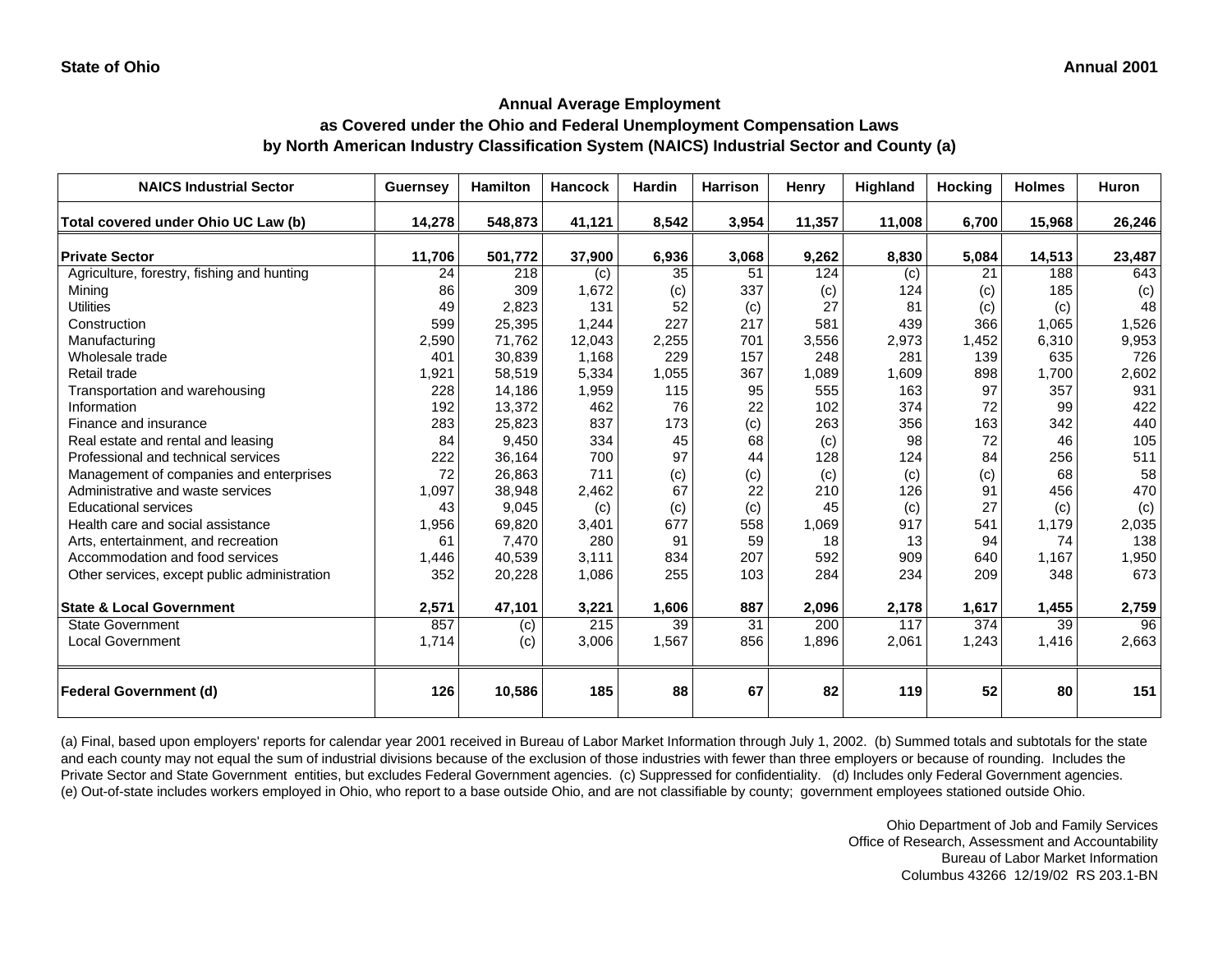### **as Covered under the Ohio and Federal Unemployment Compensation Laws by North American Industry Classification System (NAICS) Industrial Sector and County (a)**

| <b>NAICS Industrial Sector</b>               | <b>Jackson</b> | <b>Jefferson</b> | Knox   | Lake   | Lawrence | Licking | Logan  | Lorain  | Lucas   | <b>Madison</b> |
|----------------------------------------------|----------------|------------------|--------|--------|----------|---------|--------|---------|---------|----------------|
| Total covered under Ohio UC Law (b)          | 10,955         | 24,902           | 17,756 | 98,904 | 11,751   | 52,489  | 20,662 | 101,858 | 232,159 | 13,106         |
| <b>Private Sector</b>                        | 9,517          | 21,136           | 14,996 | 87,248 | 8,661    | 45,725  | 18,420 | 87,899  | 205,015 | 10,129         |
| Agriculture, forestry, fishing and hunting   | 268            | (c)              | 105    | 988    | 8        | 920     | 57     | 684     | 431     | 93             |
| Minina                                       | 380            | 58               | 107    | 226    | (c)      | (c)     | 42     | (c)     | 129     | (c)            |
| <b>Utilities</b>                             | (c)            | 854              | 48     | 694    | 94       | 174     | (c)    | 593     | 920     | (c)            |
| Construction                                 | 324            | 1,384            | 777    | 4,694  | 789      | 2,989   | 712    | 5,718   | 11,592  | 462            |
| Manufacturing                                | 3,570          | 3,366            | 4,476  | 25,521 | 580      | 8,737   | 6,505  | 26,061  | 31,679  | 3,215          |
| Wholesale trade                              | 191            | 649              | 459    | 4,066  | 161      | 837     | 439    | 2,631   | 9,434   | 386            |
| Retail trade                                 | 1,634          | 3,356            | 1,984  | 14,591 | 2,213    | 8,600   | 1,887  | 13,315  | 30,660  | 1,368          |
| Transportation and warehousing               | 254            | 456              | 216    | 882    | 521      | 1.487   | 1,368  | 1,969   | 8,085   | 392            |
| Information                                  | 109            | 739              | 197    | 915    | 93       | 559     | 127    | 1,482   | 3,694   | 60             |
| Finance and insurance                        | 288            | 539              | 380    | 2,329  | 304      | 2,725   | 479    | 1,919   | 6,177   | 145            |
| Real estate and rental and leasing           | 38             | 270              | 148    | 932    | 63       | 767     | 186    | 974     | 3,409   | 99             |
| Professional and technical services          | 150            | 485              | 249    | 3,194  | 247      | 1,377   | 720    | 1,970   | 9,952   | 440            |
| Management of companies and enterprises      | 74             | (c)              | 95     | 709    | (c)      | (c)     | (c)    | (c)     | 2,449   | (c)            |
| Administrative and waste services            | 110            | 927              | 360    | 4,290  | 337      | 2,226   | 2,115  | 4,083   | 16,363  | 563            |
| <b>Educational services</b>                  | (c)            | 593              | 1,168  | 918    | 44       | 1,015   | 34     | 1,907   | 3,446   | 51             |
| Health care and social assistance            | 934            | 4,262            | 2,081  | 9,437  | 1,661    | 5,418   | 1,518  | 11.681  | 34,246  | 1,766          |
| Arts, entertainment, and recreation          | 79             | 279              | 164    | 967    | 71       | 546     | 321    | 1,246   | 3,659   | 20             |
| Accommodation and food services              | 774            | 1,911            | 1,414  | 8,313  | 1,103    | 4,974   | 1,313  | 7,360   | 19,875  | 912            |
| Other services, except public administration | 283            | 997              | 569    | 3,582  | 319      | 1,859   | 571    | 3,922   | 8,817   | 148            |
| <b>State &amp; Local Government</b>          | 1,437          | 3,766            | 2,760  | 11,656 | 3,090    | 6,764   | 2,242  | 13,959  | 27,144  | 2,978          |
| <b>State Government</b>                      | 144            | 100              | (c)    | 140    | 344      | 809     | 99     | 1,281   | 7,874   | 1,414          |
| <b>Local Government</b>                      | 1,293          | 3,666            | (c)    | 11,516 | 2,746    | 5,955   | 2,143  | 12,678  | 19,270  | 1,564          |
| <b>Federal Government (d)</b>                | 75             | 258              | 120    | 502    | 149      | 513     | 151    | 1,208   | 2,181   | 89             |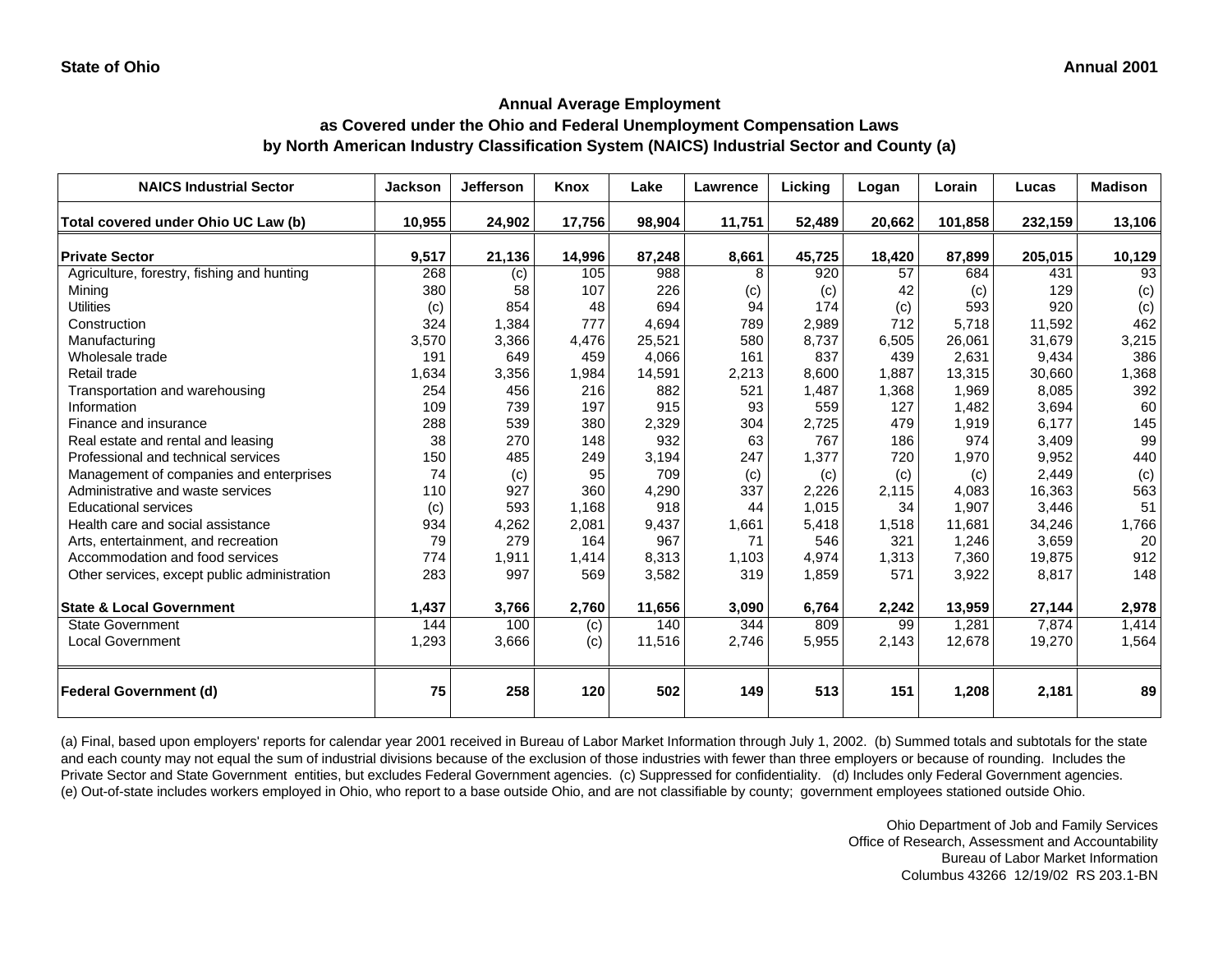### **as Covered under the Ohio and Federal Unemployment Compensation Laws by North American Industry Classification System (NAICS) Industrial Sector and County (a)**

| <b>NAICS Industrial Sector</b>               | <b>Mahoning</b> | <b>Marion</b> | <b>Medina</b> | <b>Meigs</b> | <b>Mercer</b> | <b>Miami</b>     | <b>Monroe</b> | <b>Montgomery</b> | <b>Morgan</b> | <b>Morrow</b>   |
|----------------------------------------------|-----------------|---------------|---------------|--------------|---------------|------------------|---------------|-------------------|---------------|-----------------|
| Total covered under Ohio UC Law (b)          | 107,195         | 28,089        | 52,912        | 4,766        | 15,189        | 43,359           | 4,449         | 292,476           | 3,334         | 5,982           |
| <b>Private Sector</b>                        | 94,027          | 22,278        | 46,484        | 3,643        | 12,628        | 38,662           | 3,569         | 263,025           | 2,631         | 4,468           |
| Agriculture, forestry, fishing and hunting   | 294             | 49            | 225           | 207          | 294           | 404              | 25            | 224               | 12            | $\overline{22}$ |
| Minina                                       | 203             | 40            | (c)           | (c)          | (c)           | 73               | 38            | (c)               | (c)           | 21              |
| <b>Utilities</b>                             | 738             | (c)           | (c)           | (c)          | (c)           | (c)              | (c)           | (c)               | 304           | (c)             |
| Construction                                 | 5,868           | 1,127         | 3,311         | 408          | 920           | 1,937            | 170           | 10,837            | 261           | 273             |
| Manufacturing                                | 11,823          | 6,819         | 10,715        | 130          | 3,953         | 13,105           | 2,048         | 51,985            | 600           | 1,465           |
| Wholesale trade                              | 4,568           | 514           | 2,855         | 56           | 631           | 2,068            | 64            | 11,908            | 66            | 88              |
| Retail trade                                 | 16,453          | 3,454         | 7,003         | 672          | 1,856         | 5,691            | 374           | 32,135            | 378           | 713             |
| Transportation and warehousing               | 2,640           | 677           | 1,246         | 40           | 467           | 745              | 90            | 11,319            | 9             | 120             |
| Information                                  | 2,086           | (c)           | 513           | (c)          | 172           | 402              | 33            | 9,653             | 41            | 43              |
| Finance and insurance                        | 3,341           | 495           | 1.117         | 157          | 601           | 827              | 116           | 9,866             | 106           | 90              |
| Real estate and rental and leasing           | 1,123           | 310           | 481           | 18           | 118           | 359              | 15            | 3,671             | 5             | 54              |
| Professional and technical services          | 3,038           | 954           | 2,080         | 59           | 218           | 701              | 51            | 15,251            | 20            | 58              |
| Management of companies and enterprises      | 738             | 118           | 1,997         | (c)          | (c)           | (c)              | (c)           | 3,631             | (c)           | (c)             |
| Administrative and waste services            | 7,910           | 371           | 2,950         | 46           | 269           | 1,941            | 30            | 21,149            | 10            | 97              |
| <b>Educational services</b>                  | 1,409           | 115           | 211           | (c)          | 8             | 185              | (c)           | 5,490             | (c)           | (c)             |
| Health care and social assistance            | 17,136          | 2,316         | 4,990         | 509          | 1,026         | 4,171            | 179           | 39,836            | 323           | 767             |
| Arts, entertainment, and recreation          | 1,205           | 209           | 935           | 16           | 193           | 346              | 15            | 2,618             | 56            | 68              |
| Accommodation and food services              | 9,134           | 2,235         | 4,423         | 349          | 1,187         | 3,212            | 162           | 22,320            | 215           | 462             |
| Other services, except public administration | 4,322           | 879           | 1,360         | 78           | 634           | 1,295            | 128           | 9,885             | 53            | 79              |
| <b>State &amp; Local Government</b>          | 13,168          | 5,811         | 6,428         | 1,123        | 2,561         | 4,698            | 880           | 29,452            | 703           | 1,514           |
| <b>State Government</b>                      | 3,057           | 1,520         | 155           | 44           | 138           | $\overline{135}$ | 36            | 1,925             | 57            | 78              |
| <b>Local Government</b>                      | 10,111          | 4,291         | 6,273         | 1,079        | 2,423         | 4,563            | 844           | 27,527            | 646           | 1,436           |
| <b>Federal Government (d)</b>                | 1,506           | 161           | 326           | 82           | 109           | 230              | 61            | 6,432             | 43            | 59              |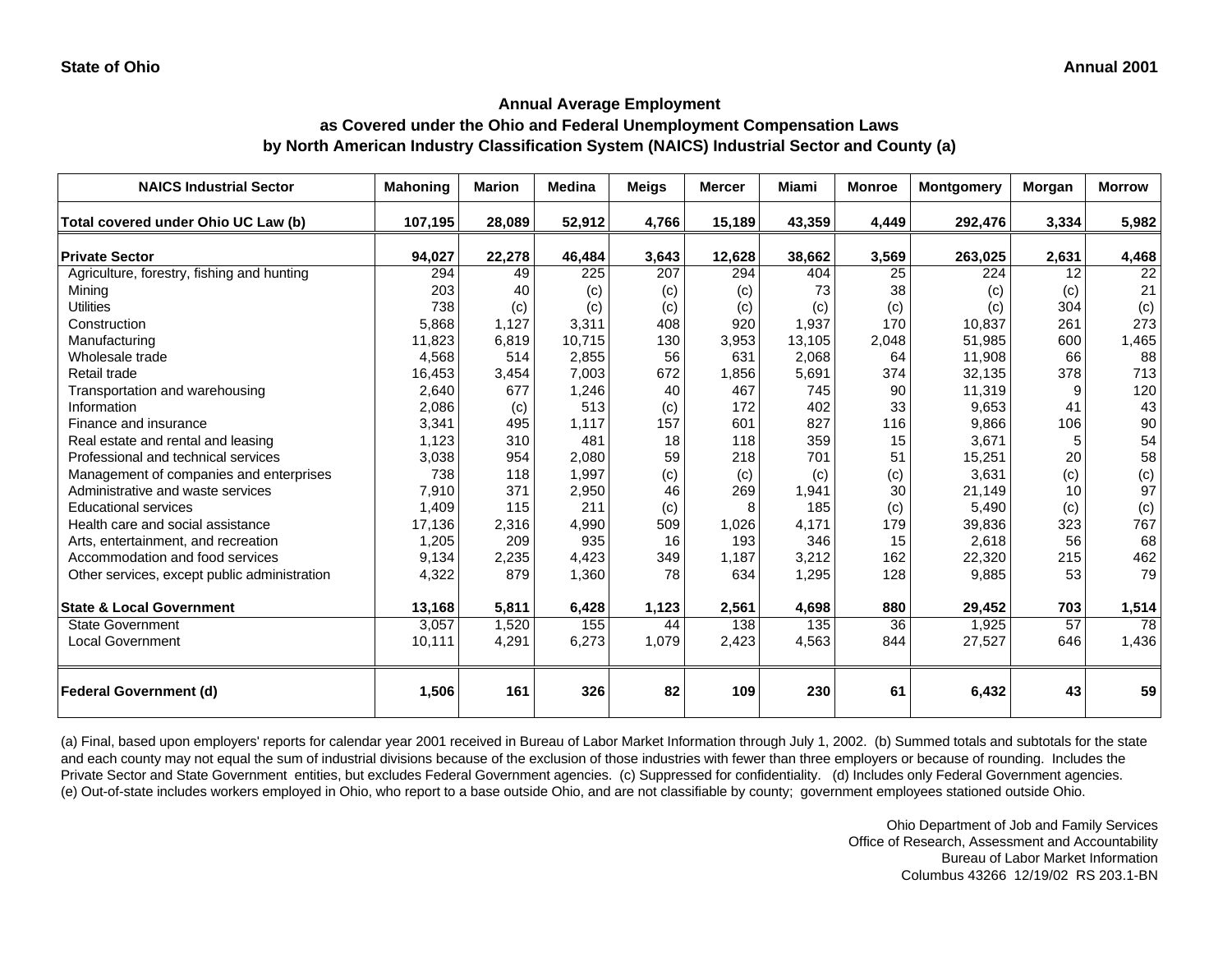| <b>NAICS Industrial Sector</b>               | <b>Muskingum</b> | <b>Noble</b> | <b>Ottawa</b> | Paulding | Perry | Pickaway | <b>Pike</b> | Portage | Preble | <b>Putnam</b> |
|----------------------------------------------|------------------|--------------|---------------|----------|-------|----------|-------------|---------|--------|---------------|
| Total covered under Ohio UC Law (b)          | 40,161           | 3,391        | 14,906        | 5,340    | 6,645 | 16,090   | 11,421      | 51,995  | 11,069 | 11,626        |
| <b>Private Sector</b>                        | 35,276           | 2,285        | 12,802        | 4,136    | 4,898 | 11,723   | 9,696       | 40,613  | 9,056  | 9,860         |
| Agriculture, forestry, fishing and hunting   | 33               | 12           | 142           | (c)      | 20    | 100      | 6           | (c)     | 53     | 191           |
| Mining                                       | 377              | 89           | 116           | (c)      | 197   | (c)      | (c)         | 249     | 46     | (c)           |
| <b>Utilities</b>                             | 241              | 21           | (c)           | (c)      | 33    | 35       | (c)         | (c)     | (c)    | (c)           |
| Construction                                 | 1,537            | 75           | 551           | 114      | 452   | 865      | 404         | 2,430   | 426    | 886           |
| Manufacturing                                | 9,416            | 676          | 2,787         | 1,616    | 1,520 | 4,395    | 5,544       | 13,565  | 3,518  | 4,031         |
| Wholesale trade                              | 2,403            | 80           | 272           | 387      | 185   | 288      | 115         | 2,433   | 336    | 256           |
| Retail trade                                 | 6,506            | 347          | 2,122         | 537      | 727   | 1,590    | 1,039       | 5,617   | 1,509  | 1,288         |
| Transportation and warehousing               | 615              | 86           | 442           | 120      | 69    | 483      | 86          | 838     | 295    | 219           |
| Information                                  | 298              | 19           | 120           | 27       | 55    | 97       | 71          | 568     | 40     | 60            |
| Finance and insurance                        | 792              | 71           | 355           | 117      | 214   | 356      | 181         | 681     | 202    | 343           |
| Real estate and rental and leasing           | 302              | (c)          | 167           | 30       | 28    | 98       | 63          | 477     | 110    | 47            |
| Professional and technical services          | 482              | 20           | 185           | 88       | 106   | 225      | 145         | 980     | 186    | 100           |
| Management of companies and enterprises      | 348              | (c)          | (c)           | (c)      | (c)   | (c)      | (c)         | 390     | (c)    | (c)           |
| Administrative and waste services            | 1,018            | 25           | 288           | 24       | 48    | 407      | 131         | 1,023   | 439    | 272           |
| <b>Educational services</b>                  | 512              | (c)          | (c)           | (c)      | (c)   | (c)      | (c)         | 722     | 12     | (c)           |
| Health care and social assistance            | 5,531            | 412          | 1,198         | 284      | 618   | 1,010    | 934         | 3,028   | 668    | 736           |
| Arts, entertainment, and recreation          | 375              | (c)          | 584           | 29       | 44    | 138      | 16          | 1.482   | 43     | 107           |
| Accommodation and food services              | 3,147            | 262          | 1,976         | 255      | 397   | 1,127    | 655         | 4,387   | 833    | 812           |
| Other services, except public administration | 1,343            | 83           | 576           | 144      | 136   | 409      | 164         | 1,641   | 293    | 349           |
| <b>State &amp; Local Government</b>          | 4,885            | 1,106        | 2,105         | 1,204    | 1,747 | 4,368    | 1,725       | 11,382  | 2,013  | 1,765         |
| <b>State Government</b>                      | 476              | (c)          | 198           | 31       | 41    | 1,990    | 101         | 3,878   | 214    | 48            |
| <b>Local Government</b>                      | 4,409            | (c)          | 1,907         | 1,173    | 1,706 | 2,378    | 1,624       | 7,504   | 1,799  | 1,717         |
| <b>Federal Government (d)</b>                | 310              | 29           | 186           | 59       | 75    | 100      | 73          | 328     | 96     | 89            |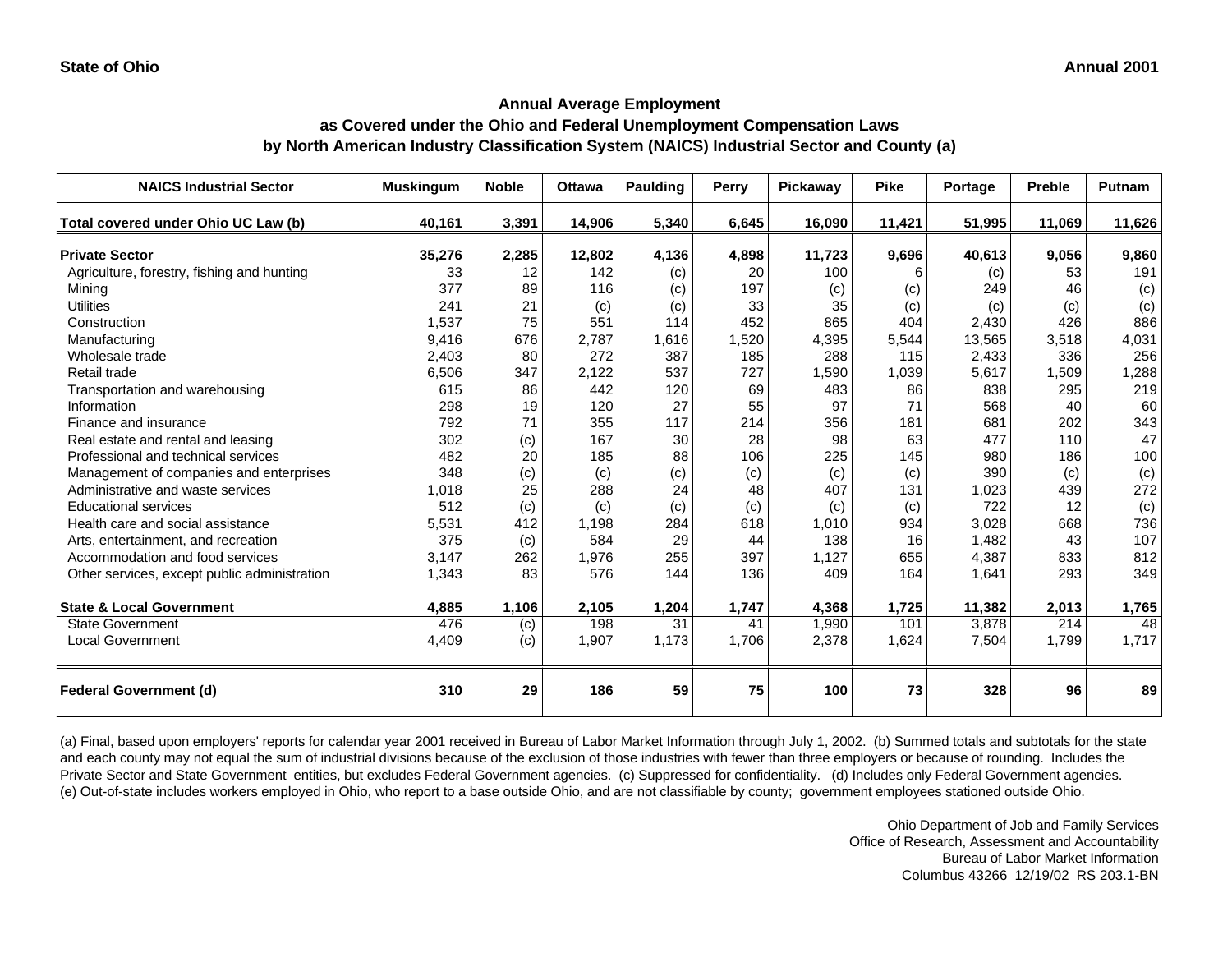# **as Covered under the Ohio and Federal Unemployment Compensation Laws by North American Industry Classification System (NAICS) Industrial Sector and County (a)**

| <b>NAICS Industrial Sector</b>               | <b>Richland</b> | <b>Ross</b> | <b>Sandusky</b> | <b>Scioto</b> | <b>Seneca</b> | <b>Shelby</b> | <b>Stark</b> | <b>Summit</b> | <b>Trumbull</b> | <b>Tuscarawas</b> |
|----------------------------------------------|-----------------|-------------|-----------------|---------------|---------------|---------------|--------------|---------------|-----------------|-------------------|
| Total covered under Ohio UC Law (b)          | 59,944          | 25,250      | 26,748          | 24,945        | 22,131        | 28,407        | 173,012      | 258,093       | 89,508          | 36,078            |
| <b>Private Sector</b>                        | 51,409          | 20,300      | 23,292          | 19,630        | 19,019        | 25,766        | 154,774      | 229,832       | 78,704          | 31,413            |
| Agriculture, forestry, fishing and hunting   | 138             | 53          | 330             | 57            | 186           | 34            | 248          | 240           | (c)             | 196               |
| Mining                                       | (c)             | (c)         | (c)             | 15            | 135           | (c)           | 485          | 193           | 98              | 407               |
| <b>Utilities</b>                             | (c)             | 221         | (c)             | 102           | 107           | (c)           | 568          | 1.987         | (c)             | 69                |
| Construction                                 | 1,962           | 1,071       | 1,034           | 1,203         | 1,025         | 1,523         | 8,085        | 11,145        | 2,723           | 1,519             |
| Manufacturing                                | 15,455          | 4,497       | 9,956           | 2,452         | 5,980         | 13,436        | 40,004       | 43,228        | 26,867          | 9,028             |
| Wholesale trade                              | 1,408           | 516         | 461             | 346           | 616           | 1,317         | 8,112        | 13,488        | 2,648           | 1,243             |
| Retail trade                                 | 7,937           | 3,850       | 2,997           | 3,368         | 2,203         | 2,441         | 22,529       | 33,655        | 12,028          | 5,202             |
| Transportation and warehousing               | 1,399           | 361         | 312             | 442           | 493           | 637           | 2,155        | 9,006         | 2,878           | 876               |
| Information                                  | 1,446           | 690         | 274             | 286           | 287           | 204           | 2,252        | 4,202         | 688             | 357               |
| Finance and insurance                        | 1,318           | 387         | 548             | 626           | 662           | 325           | 5,427        | 9,262         | 1,885           | 755               |
| Real estate and rental and leasing           | 511             | 212         | 149             | 256           | 207           | 178           | 1,482        | 3,282         | 1,208           | 288               |
| Professional and technical services          | 1,043           | 349         | 350             | 406           | 398           | 299           | 4,759        | 10.778        | 2,194           | 650               |
| Management of companies and enterprises      | 98              | (c)         | 161             | 18            | 102           | (c)           | 789          | 4.699         | 687             | 175               |
| Administrative and waste services            | 3,443           | 1,245       | 965             | 1,550         | 647           | 1,027         | 9,425        | 16.452        | 3,416           | 1,275             |
| <b>Educational services</b>                  | 396             | 128         | (c)             | 155           | 939           | (c)           | 3,255        | 2.818         | 694             | 190               |
| Health care and social assistance            | 6,808           | 3,374       | 2,424           | 5,325         | 2,386         | 1,677         | 23,381       | 32,413        | 9,947           | 3,967             |
| Arts, entertainment, and recreation          | 730             | 186         | 325             | 90            | 190           | 98            | 1,880        | 3,481         | 904             | 357               |
| Accommodation and food services              | 4,846           | 2,323       | 1,728           | 2,414         | 1,660         | 1,530         | 12,858       | 20,214        | 6,825           | 3,426             |
| Other services, except public administration | 2,228           | 788         | 1,035           | 519           | 796           | 651           | 7,080        | 9,289         | 2,822           | 1,433             |
| <b>State &amp; Local Government</b>          | 8,535           | 4,951       | 3,457           | 5,315         | 3,112         | 2,640         | 18,238       | 28,262        | 10,804          | 4,665             |
| <b>State Government</b>                      | 1,999           | 1,760       | 197             | 1,807         | (c)           | (c)           | 1,295        | 4,330         | 897             | 498               |
| <b>Local Government</b>                      | 6,536           | 3,191       | 3,260           | 3,508         | (c)           | (c)           | 16,943       | 23,932        | 9,907           | 4,167             |
| <b>Federal Government (d)</b>                | 680             | 1,449       | 125             | 192           | 150           | 102           | 1,275        | 2,772         | 509             | 237               |